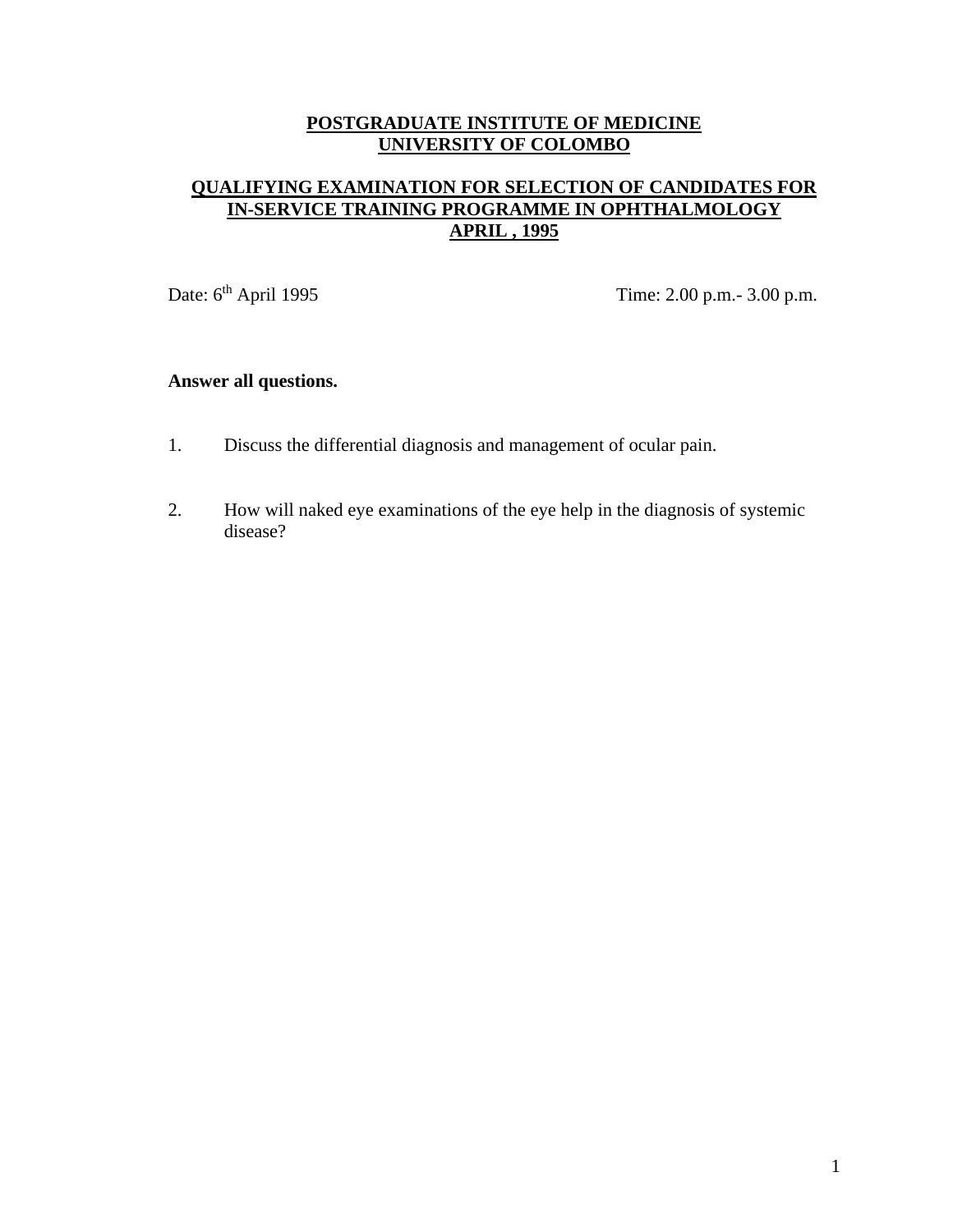## **QUALIFYING EXAMINATION FOR SELECTION OF CANDIDATES FOR IN-SERVICE TRAINING PROGRAMME IN OPHTHALMOLOGY MARCH , 1996**

Date: 11<sup>th</sup> March 1996 Time: 2.00 p.m. - 3.00 p.m.

## **Answer all questions.**

- 1. Discuss the ocular causes of blindness
- 2. Write notes on the following
	- (a) Investigation of Postoperative Wound infection within first 24 hours after general surgery.
	- (b) Haemeostasis in surgical wounds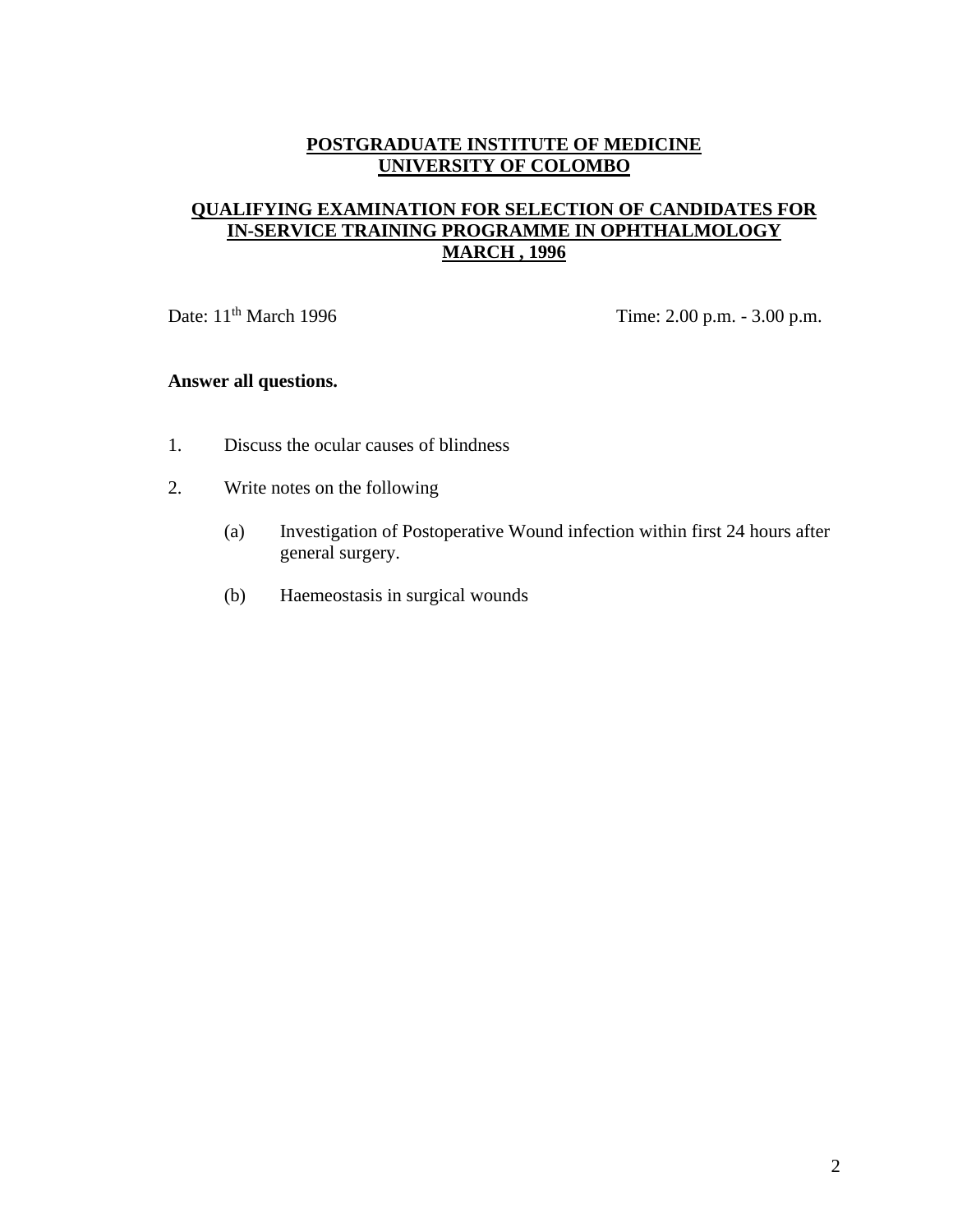## **QUALIFYING EXAMINATION FOR SELECTION OF CANDIDATES FOR IN-SERVICE TRAINING PROGRAMME IN OPHTHALMOLOGY FEBRUARY , 1997**

Date: 11<sup>th</sup> February 1997 Time: 2.00 p.m.- 3.00 p.m.

- 1. Discuss the differential diagnosis of an acute red eye. What are the clinical signs found in these conditions.
- 2. Describe briefly the ocular signs in systemic disease.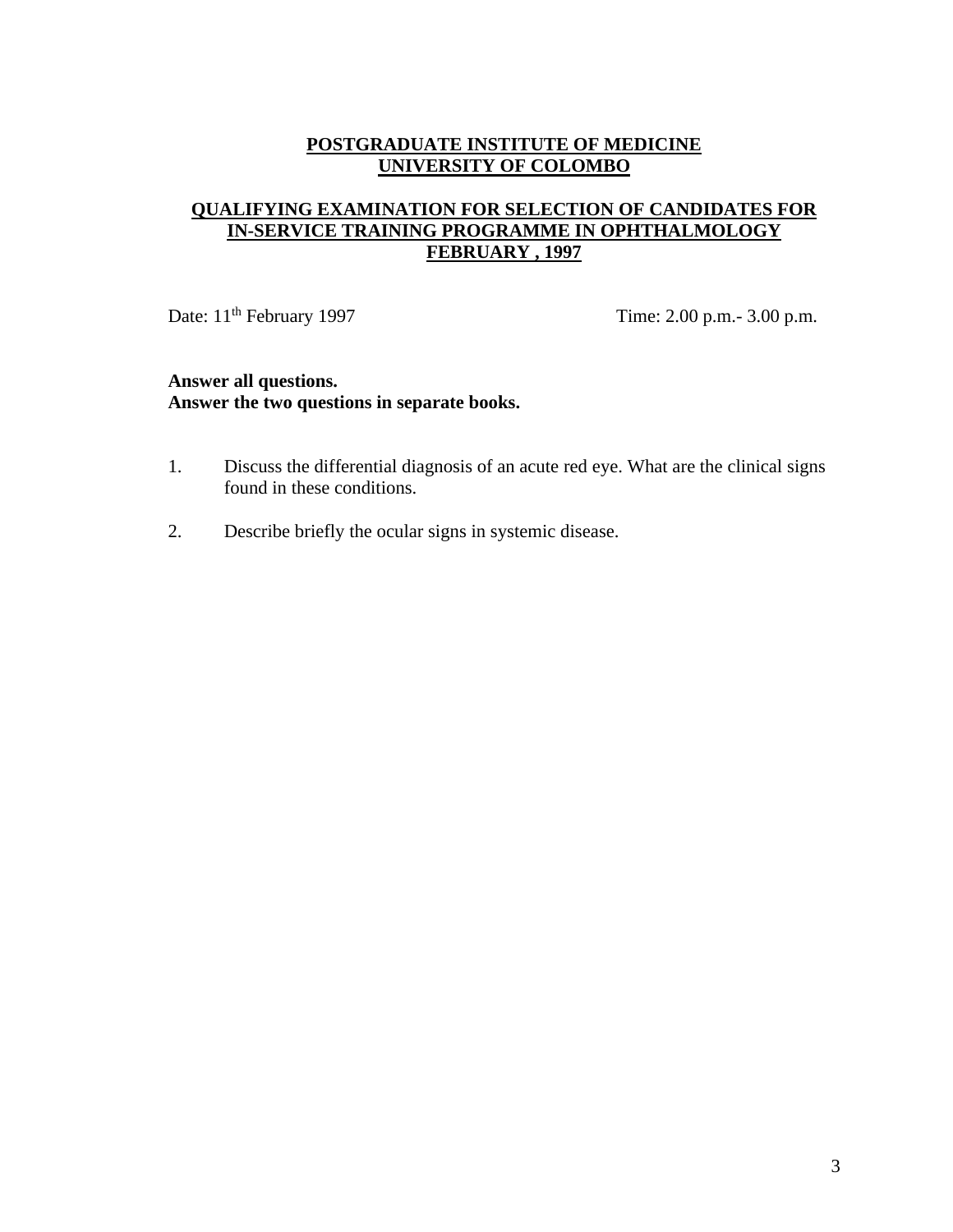### **QUALIFYING EXAMINATION FOR SELECTION OF CANDIDATES FOR IN-SERVICE TRAINING PROGRAMME IN OPHTHALMOLOG DECEMBER , 1997**

Date: 1<sup>st</sup> December 1997 Time: 2.00 p.m.-3.00 p.m.

- 1. What investigations would you do in a patient who is admitted to undergo surgery under general anesthesia? Discuss the significance of these investigations.
- 2. A patient is brought to the Accident & Emergency Department with a history of road traffic accident. What injuries would you expect to find in and around the eye. What are the first aid measures you adopt in this patient?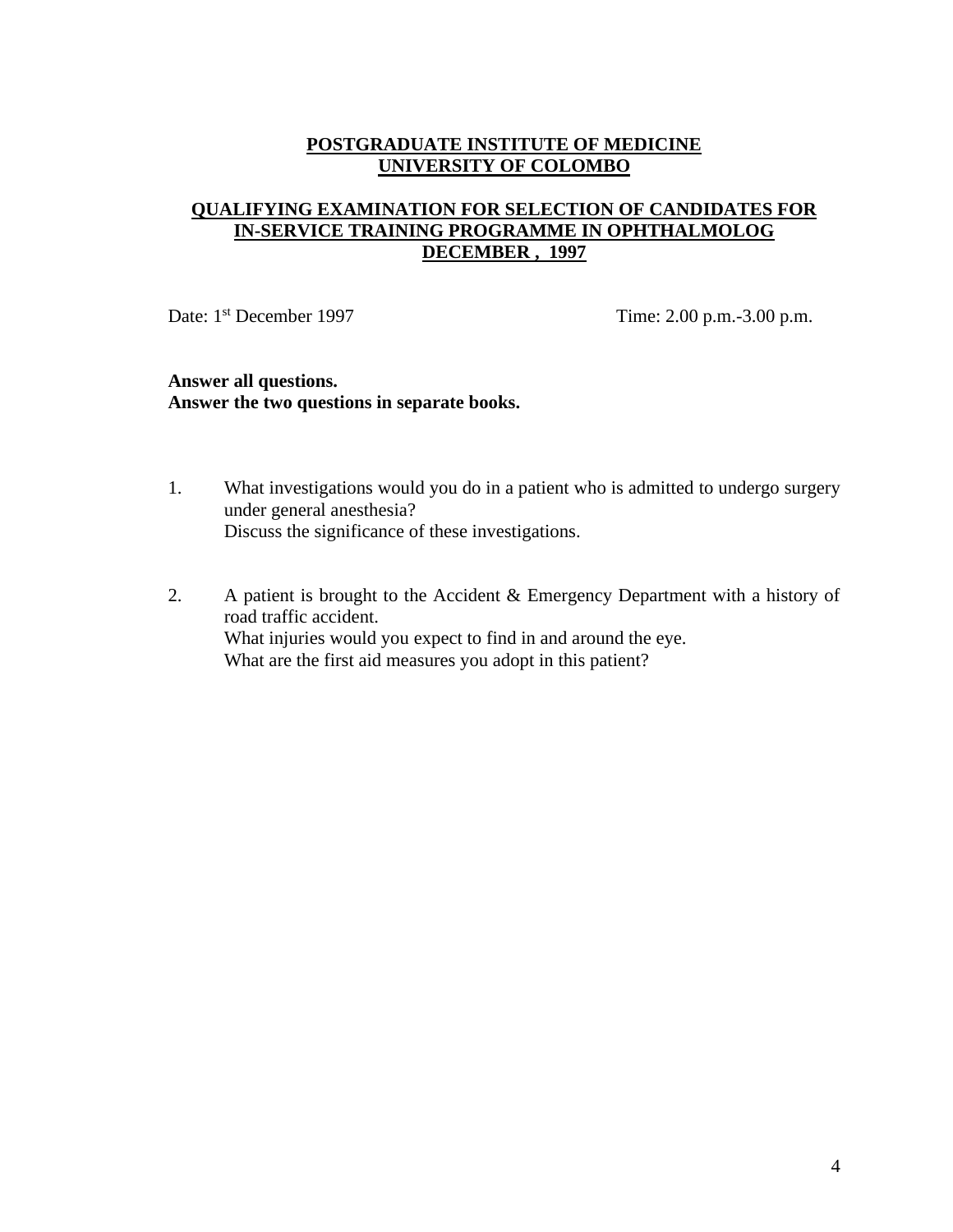## **QUALIFYING EXAMINATION FOR SELECTION OF CANDIDATES FOR IN-SERVICE TRAINING PROGRAMME IN OPHTHALMOLOGY DECEMBER , 1999**

Date: 8<sup>th</sup> December 1999 Time: 2.00 p.m. - 3.00 p.m.

- 1. Describe the ophthalmological complications that occur in
	- 1.1 Diabetes mellitus
	- 1.2. Thyroid disease
- 2. Write a brief account on,
	- 2.1. Sterilization in surgical practice
	- 2.2. Adverse effects of anesthesia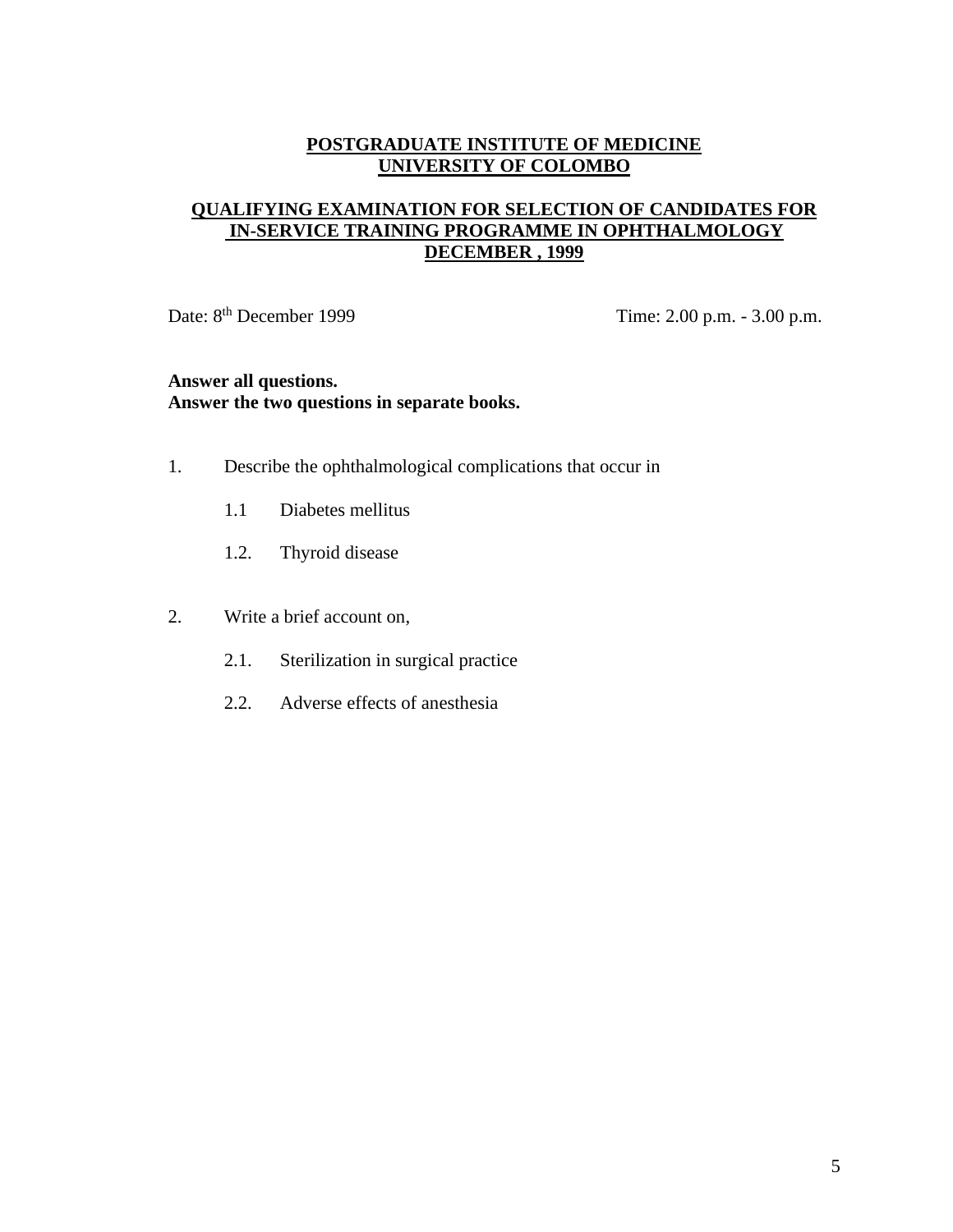### **QUALIFYING EXAMINATION FOR SELECTION OF CANDIDATES FOR THE IN SERVICE TRAINING PROGRAMME IN OPHTHALMOLOGY FEBRUARY , 2001**

Date:  $22<sup>nd</sup>$  February,  $2001$  Time: 9.30 a.m. - 10.30 a.m.

- 1. Discuss the significance of pre-operative assessment of a patient awaiting surgery under General Anaesthesia.
- 2.
- i. Mention four systemic diseases which can lead to blindness.
- ii. Describe.fundus appearance in one of those.
- iii. What advise do you give the patient to prevent blindness in the disease you mention in (ii).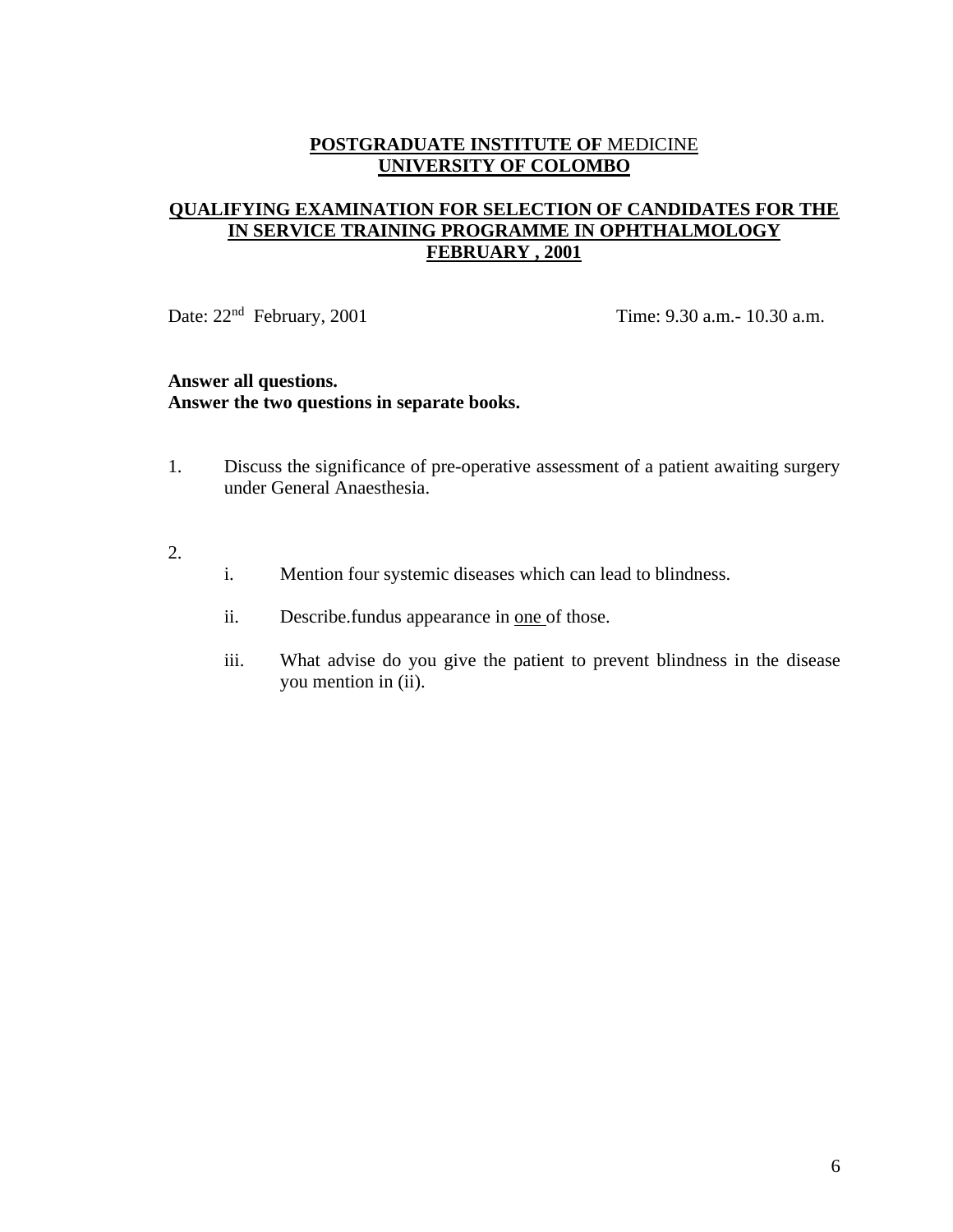## **QUALIFYING EXAMINATION FOR SELECTION OF CANDIDATES FOR THE IN SERVICE TRAINING PROGRAMME IN OPHTHALMOLOGY MARCH , 2002**

Date :- 25<sup>th</sup> March, 2002 Time :- 9.30 a.m. - 10.30 a.m.

## **Answer all questions. Answer the two questions in separate books.**

1.

| 1.1. | Draw a cross section of the eye ball and label it         | $(30 \text{ marks})$ |
|------|-----------------------------------------------------------|----------------------|
| 1.2. | Discuss the causes of cataract                            | $(40 \text{ marks})$ |
| 1.3. | Write a note on chronic open angle glaucoma               | $(30 \text{ narks})$ |
|      | List common causes of sudden loss of vision. How does the |                      |

cardiovascular examination help in evaluating such a patient ? (100 marks)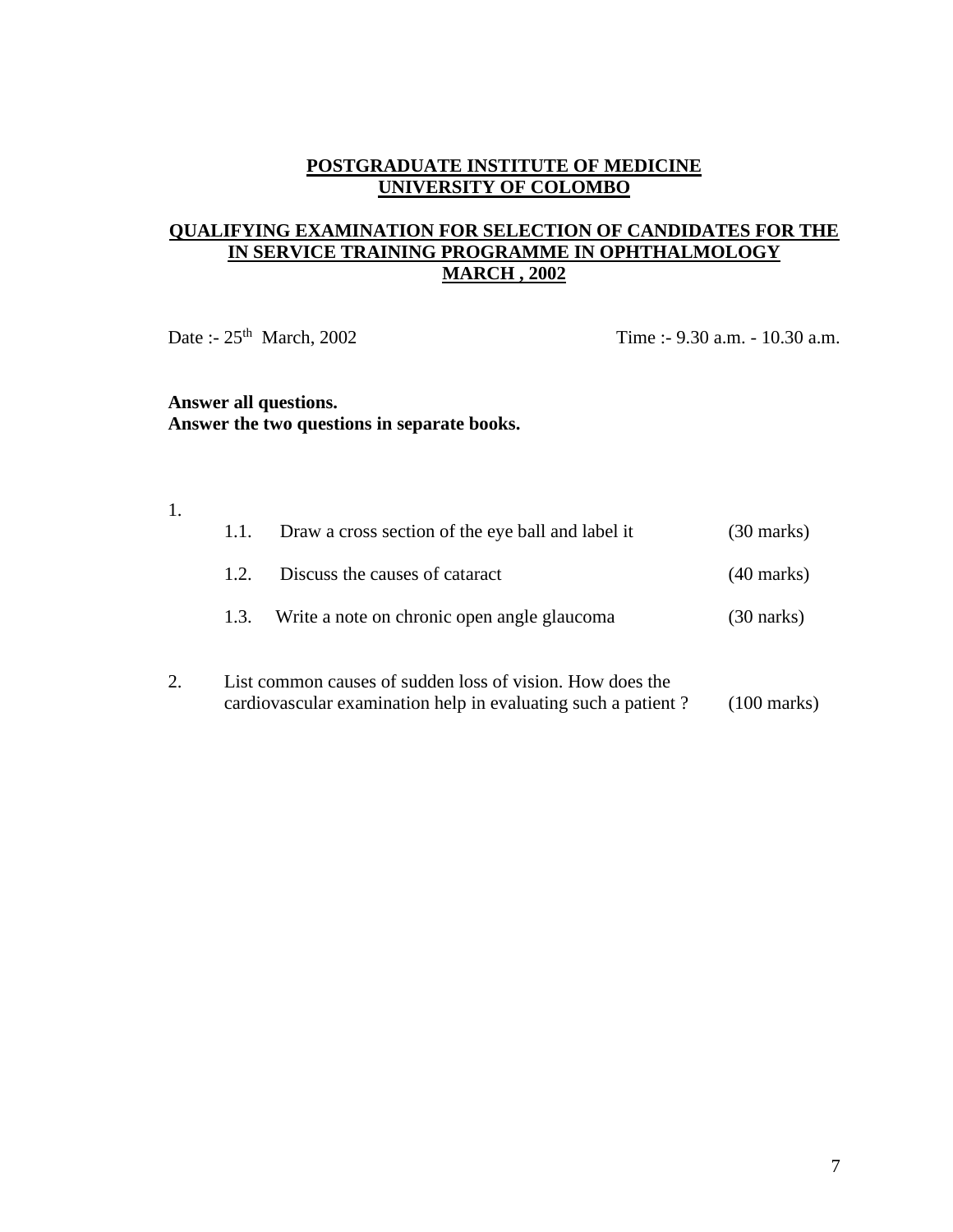## **QUALIFYING EXAMINATION FOR SELECTION OF CANDIDATES FOR THE IN SERVICE TRAINING PROGRAMME IN OPHTHALMOLOGY APRIL , 2003**

Date :- $7<sup>th</sup>$  April, 2003

Time :- 9.30 a.m. - 10.30 a.m.

### **Answer all questions. Answer the two questions in separate books. Each question 1/2 hour.**

| 1. |                                                    |                       | Discuss how you would follow up a patient with diabetes in a |                      |  |  |  |
|----|----------------------------------------------------|-----------------------|--------------------------------------------------------------|----------------------|--|--|--|
|    | (a)                                                | <b>Medical Clinic</b> |                                                              | $(60 \text{ marks})$ |  |  |  |
|    | (b)                                                | Eye clinic            |                                                              | $(40 \text{ marks})$ |  |  |  |
|    | Describe briefly the importance of such follow up. |                       |                                                              |                      |  |  |  |
| 2. | Write short notes on,                              |                       |                                                              |                      |  |  |  |

| 2.1. | Surgical treatment for cataract | $(30 \text{ marks})$ |
|------|---------------------------------|----------------------|
|      |                                 |                      |

- 2.2. Angle closure glaucoma (30 marks)
- 2.3. Causes for painless sudden loss of vision in one eye (40 marks)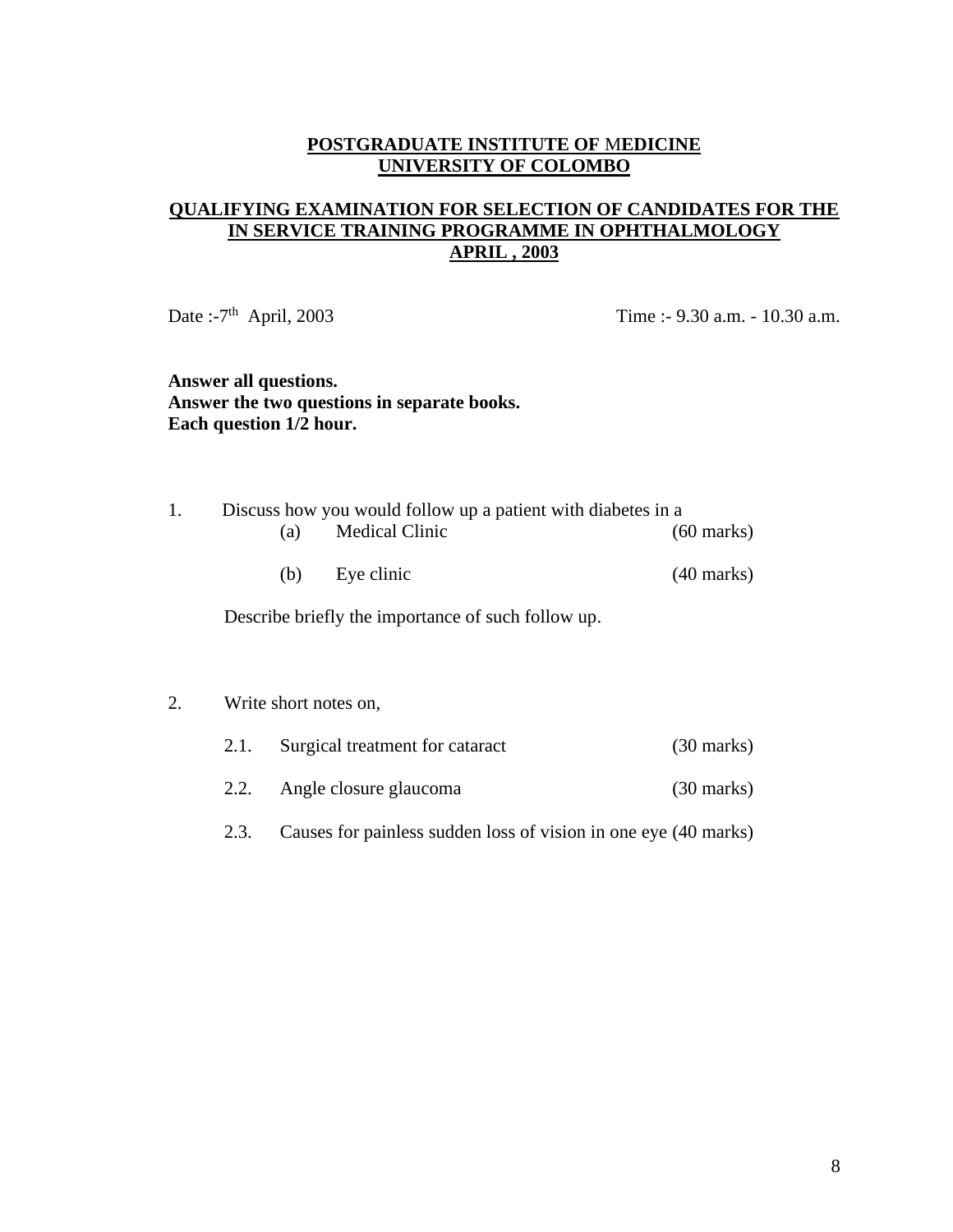### **SELECTION EXAMINATION FOR ADMISSION TO THE IN-SERVICE TRAINING PROGRAMME IN OPHTHALMOLOGY MAY , 2005**

Date : 3<sup>rd</sup> May, 2005 Time : 9.30 a.m. - 10.30 a.m.

**Answer all questions. Each Question ½ hour. Answer each question in a separate book.**

- 1. Write short notes on,
	- a) Red Eye
	- b) Dimness of vision
	- c) Blindness in Sri Lanka.
- 2.
- a) How can uncontrolled systemic hypertension affects the eye.
- b) What information would you be able to obtain by examining the fundus in a hypertensive patient.
- c) What advise would you give a patient with hypertension who is being followed up at the medical clinic.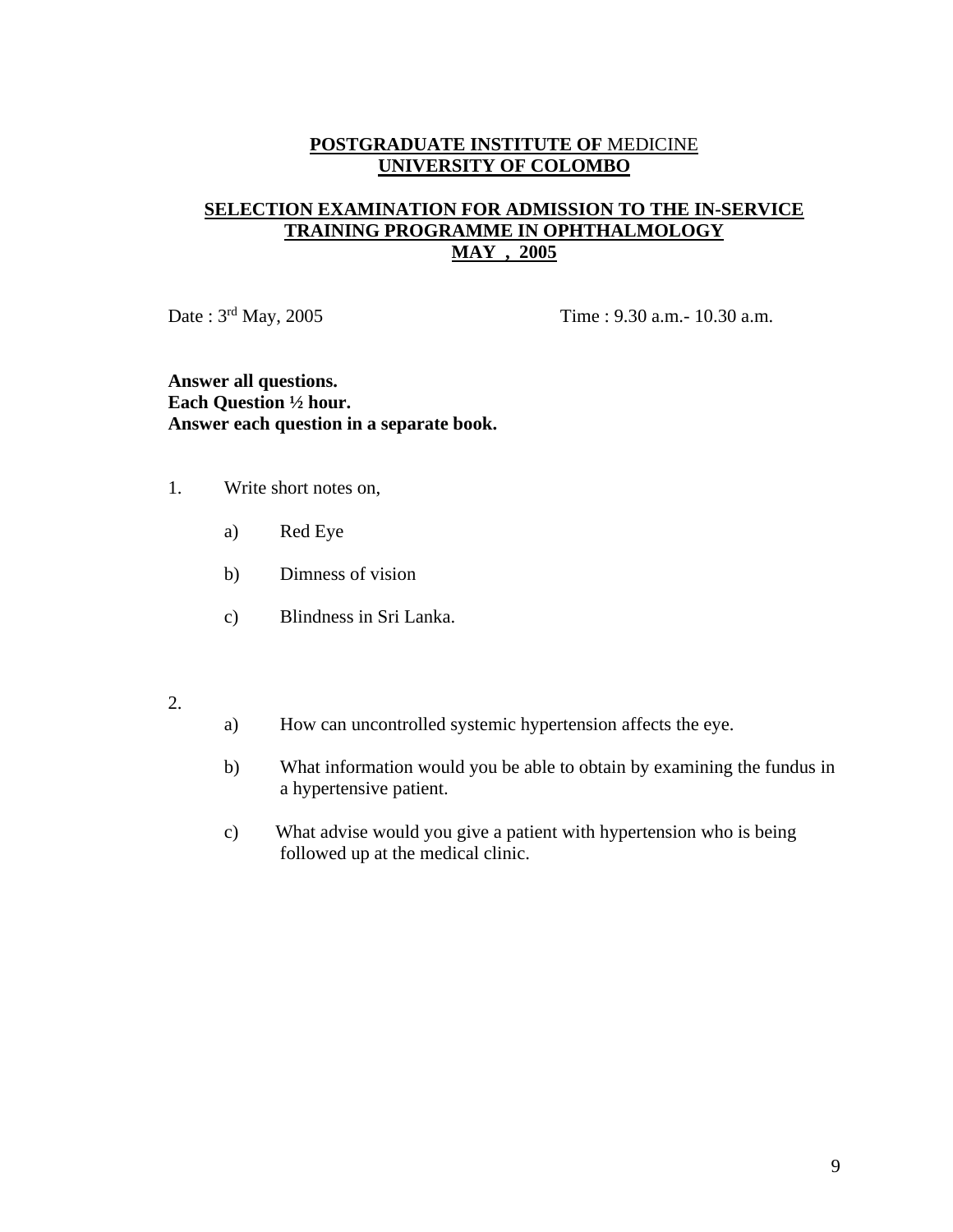### **SELECTION EXAMNITION FOR ADMISSION TO THE IN-SERVICE TRAINING PROGRAMME IN OPTHALMOLOGY MAY , 2006**

Date : 3<sup>rd</sup> May, 2006 Time : 9.30 a.m.-10.30 a.m.

### **Answer all questions. Each question 15 minutes.**

- 1. Write briefly on ocular features you may see in thyrotoxicosis.
- 2. Write briefly on ocular complications of diabetes mellitus.
- 3. A patient comes to you with a history of direct trauma to face. How do you manage this case in a district hospital ?
- 4. Rationale of using following drug combination.
	- a) Adrenaline and lignocaine in local anaesthesia.
	- b) Thiazide and spiranolactone in treatment of hypertension.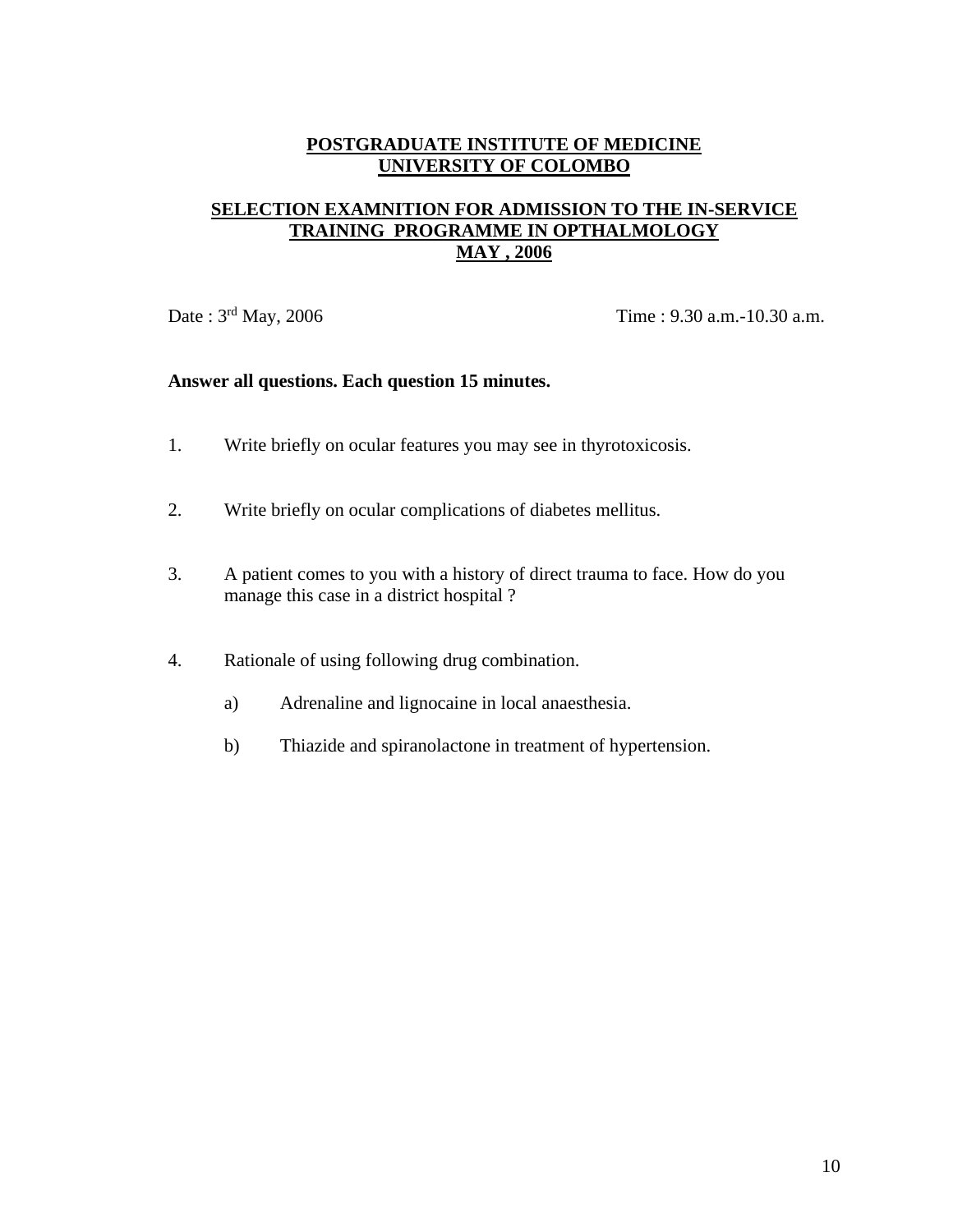# **SELECTION EXAMINATION FOR ADMISSION TO THE INSERVICE TRAINING PROGRAMME IN OPHTHALMOLOGY MAY 2007**

Date: 9<sup>th</sup> May 2007

Time :  $9.00$  a.m.  $-10.00$  a.m.

# **Answer all questions. Answer each question in a separate book. Each question 30 minutes.**

- 1. Discuss the importance of pupillary reaction to light in a patient who presents
	- 1.1. unconscious with no history available.
	- 1.2. with sudden loss of vision in one eye
	- 1.3. with third nerve palsy
- 2. Discuss how pigmentation in the eye is helpful in making a systemic diagnosis.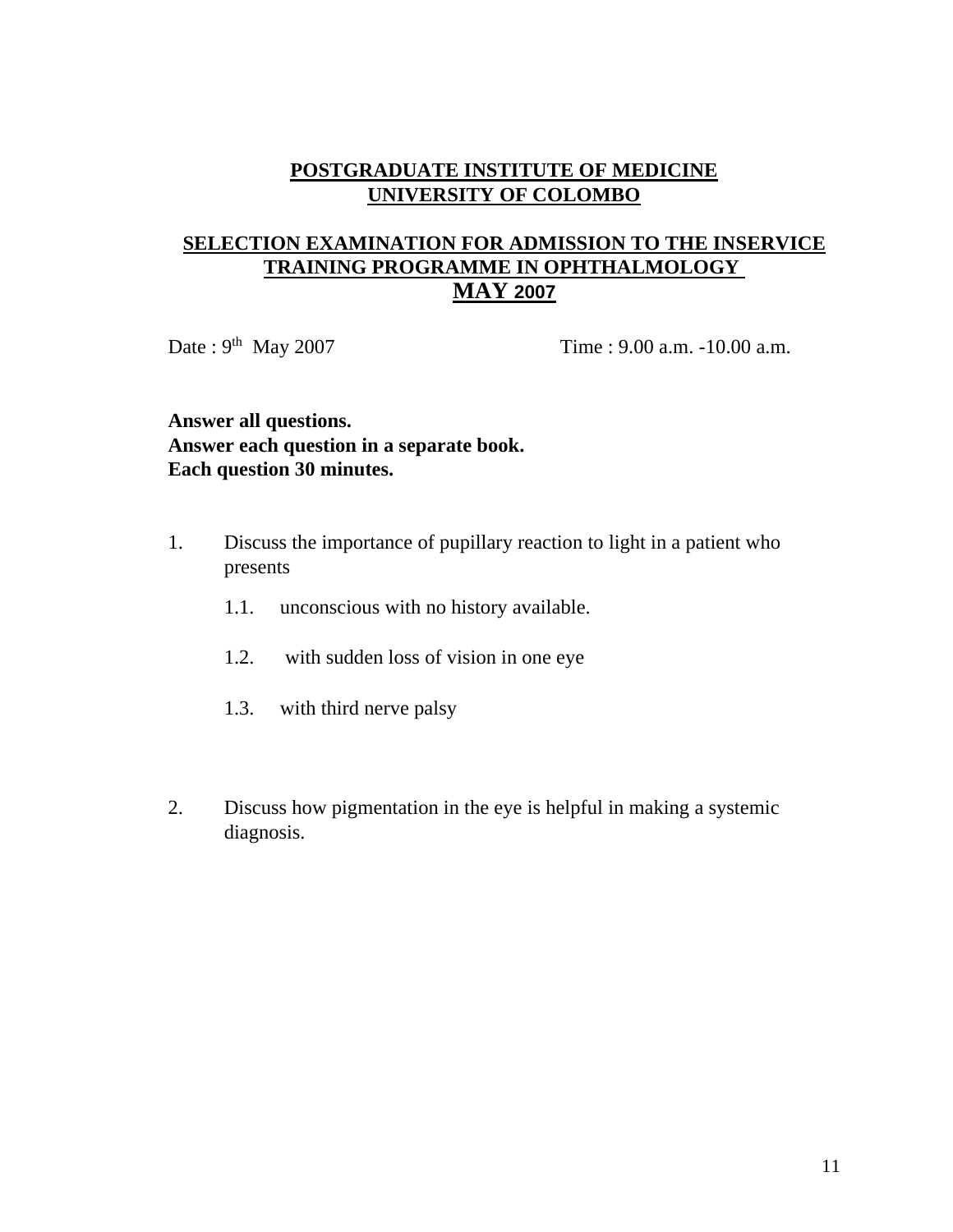# **SELECTION EXAMINATION FOR ADMISSION TO THE INSERVICE TRAINING PROGRAMME IN OPHTHALMOLOGY MAY 2008**

Date:  $6^{th}$  May 2008

Time :  $9.15$  a.m. -  $10.15$  a.m.

**Answer all questions. Answer each question in a separate book. Each question 30 minutes.**

- 1. How do you investigate a patient aged 20 years presenting with headache.
- 2.
- 2.1. What are the common causes of red eye seen in out patient department.
- 2.2. How do you differentiate redness due to conjunctivitis from that of intraocular inflammation.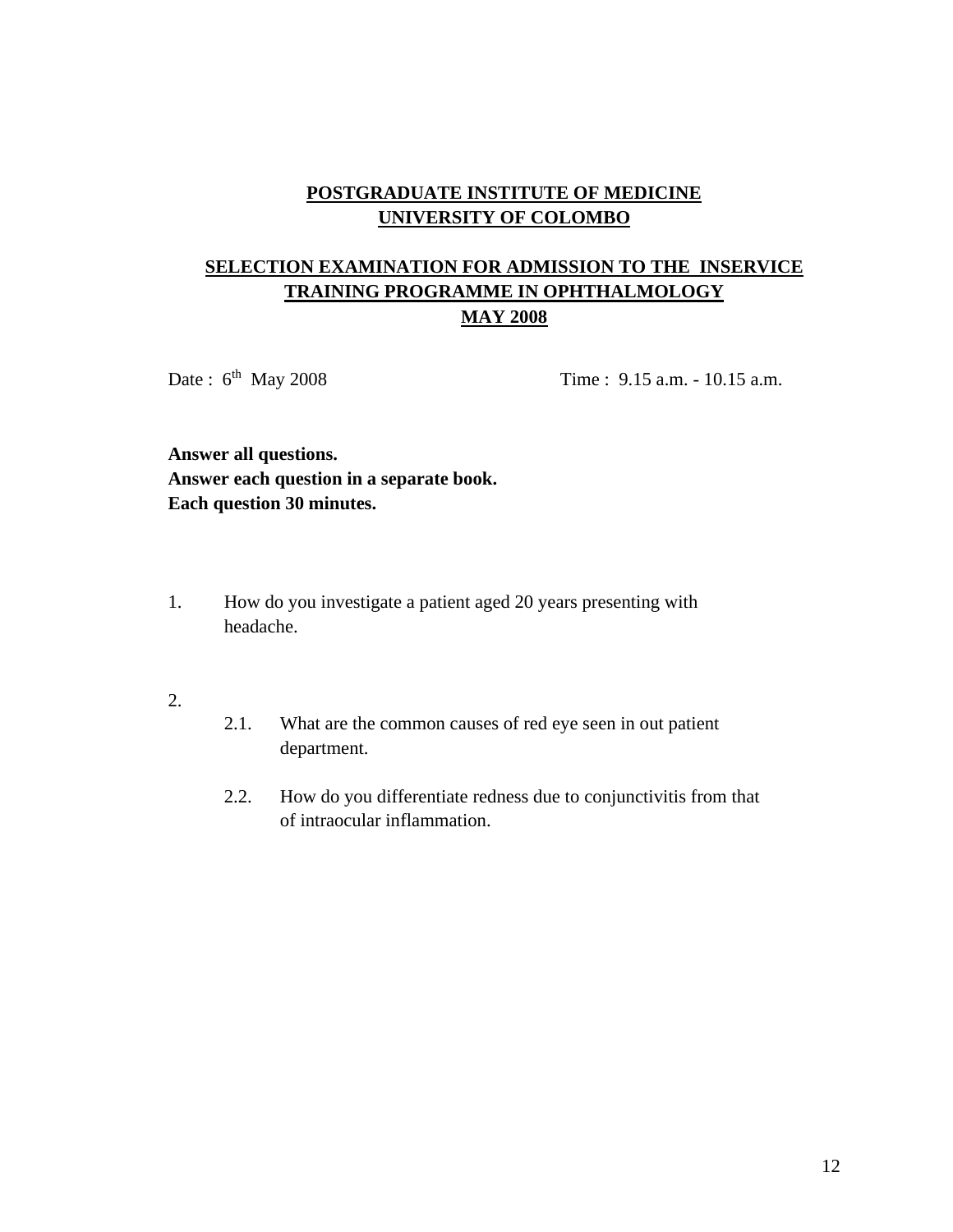# **SELECTION EXAMINATION FOR ADMISSION TO THE INSERVICE TRAINING PROGRAMME IN OPHTHALMOLOGY MAY 2009**

Date:  $5<sup>th</sup>$  May 2009

Time : 9.00 a.m. - 10.00 a.m.

**Answer all questions. Answer each question in a separate book. Each question 30 minutes.**

1.

1.1. What are the common causes of blindness in Sri Lanka ?

(30 marks)

- 1.2.
- 1.2.1. How do you differentiate primary open angle glaucoma from acute angle closure glaucoma according to the history and examination ? (60 marks)
	- 1.2.2. Add a brief note on the management of a patient with acute Angle closure glaucoma who has got admitted to a medical ward. (10 marks)
- 2. Describe the ocular side effects of systemic drugs. (100 marks)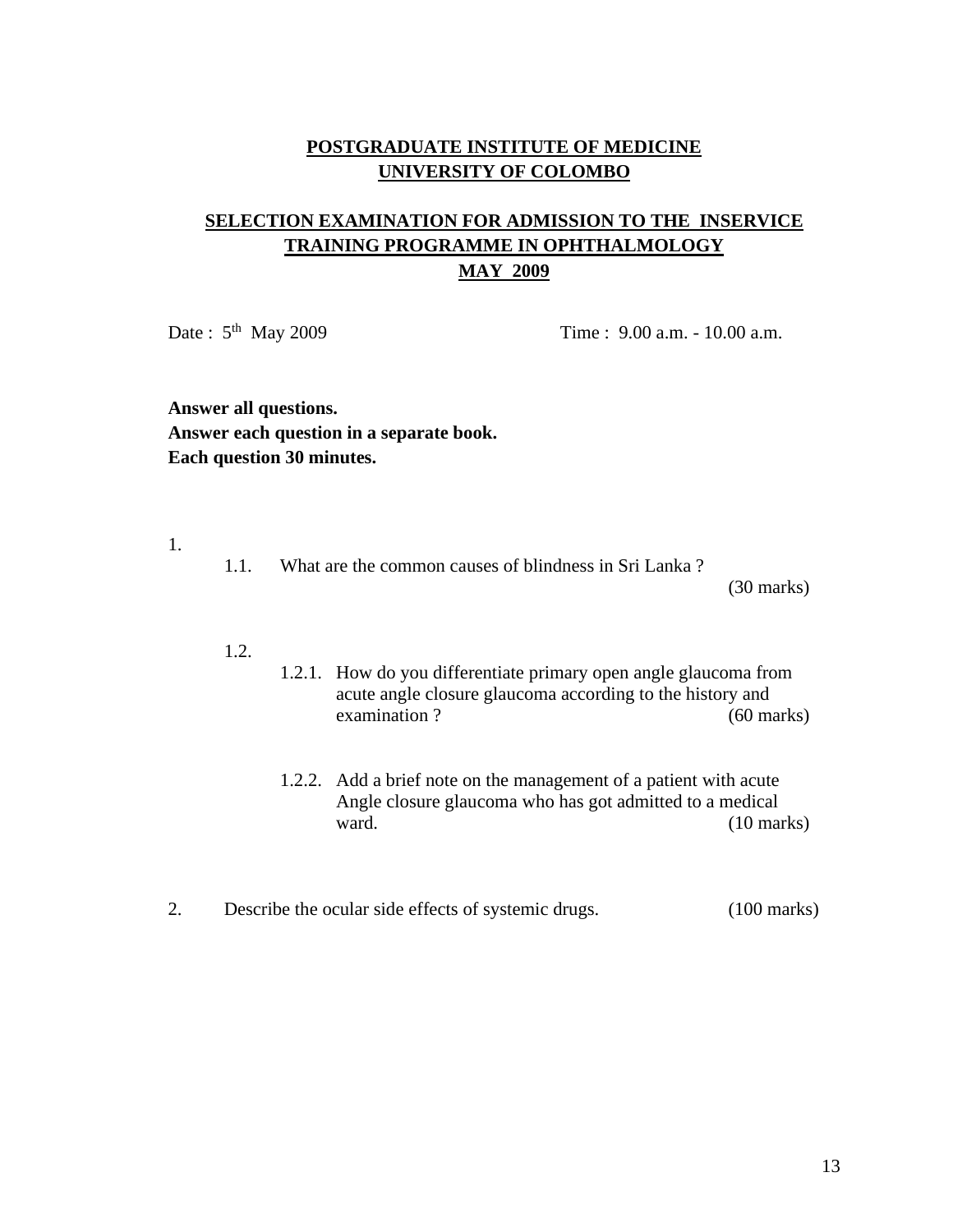# **SELECTION EXAMINATION FOR ADMISSION TO THE IN-SERVICE TRAINING PROGRAMME IN OPHTHALMOLOGY MAY 2010**

Date :-  $5^{th}$  May 2010

Time :  $9.00$  a.m. $-10.00$  a.m.

**Answer all questions. Answer each question in a separate book. Each question 30 minutes**.

- 1. What immediate and long term measures you would take as a primary care physician (caring for both children and adults) to prevent blindness.
- 2. Discuss examples of ophthalmic presentations that **lead to the diagnosis** of life threatening conditions.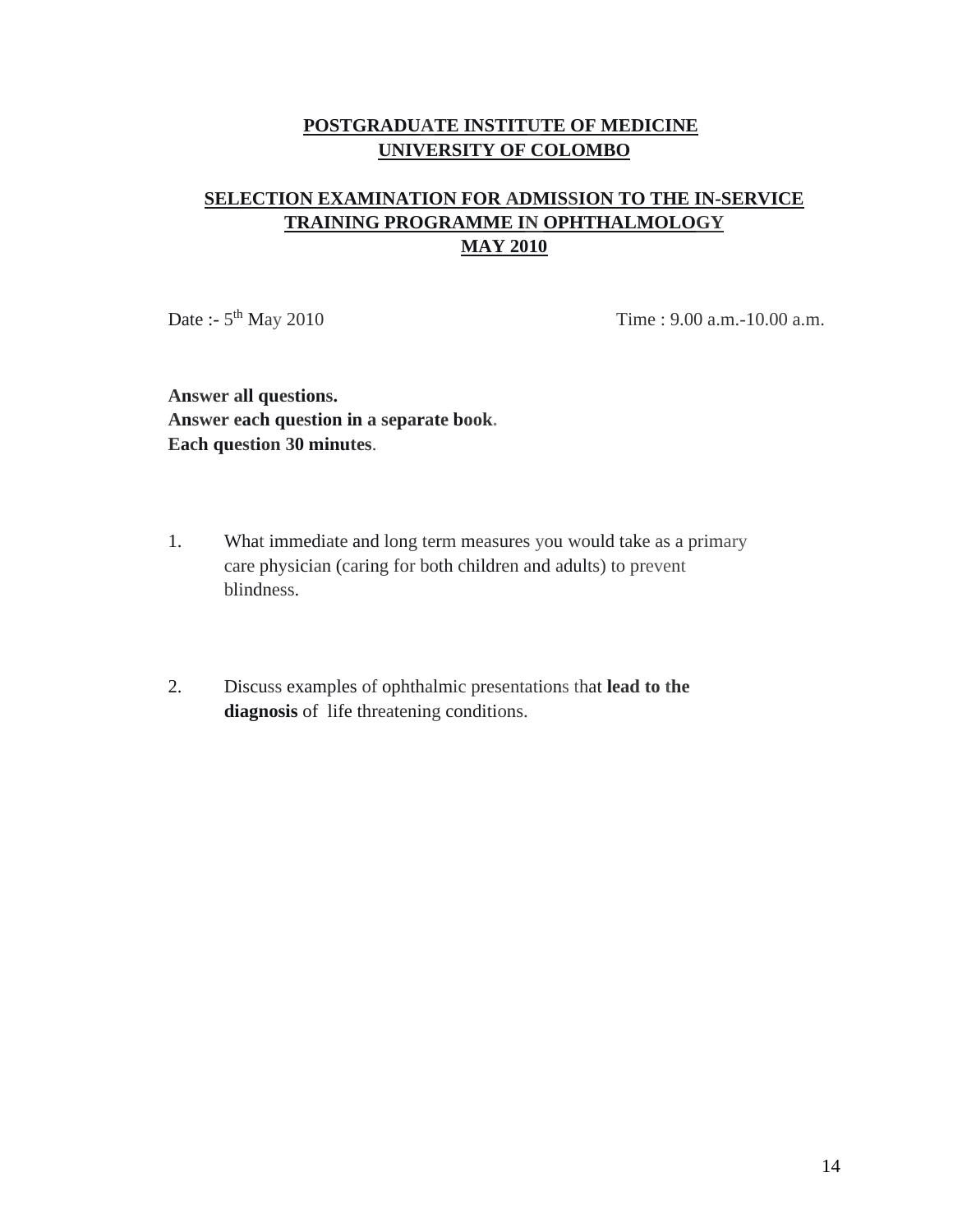# **SELECTION EXAMINATION FOR ADMISSION TO THE IN-SERVICE TRAINING PROGRAMME IN OPHTHALMOLOGY MAY 2011**

Date :-  $6^{\text{th}}$  May 2011

Time :  $9.00$  a.m.-10.00 a.m.

**Answer all questions. Answer each question in a separate book. Each question 30 minutes**.

- 1. A 25 year old male presented to the Accident and Emergency Department with a history of road traffic accident.
	- 1.1. How do you manage this patient on admission ? (30 marks)
	- 1.2. What are the possible injuries in and around the eye ? (40 marks)
	- 1.3. Write a brief account on prevention of ocular injuries. (30 marks)
- 2.
- 

**A.** 

- 2.1. Describe the tumours arising from the pituitary gland.(25 marks)
- 2.2. What are their ocular manifestations ? (20 marks)
- 2.3. What are the investigations you would do on a patient with pituitary tunour ? (30 marks)
- **B.**
- 2.4. What are the drugs used in Rheumatology on a long term basis that need regular ophthalmic assessment ? (10 marks)
- 2.5. What are the ocular side effects of these drugs ? (15 marks)